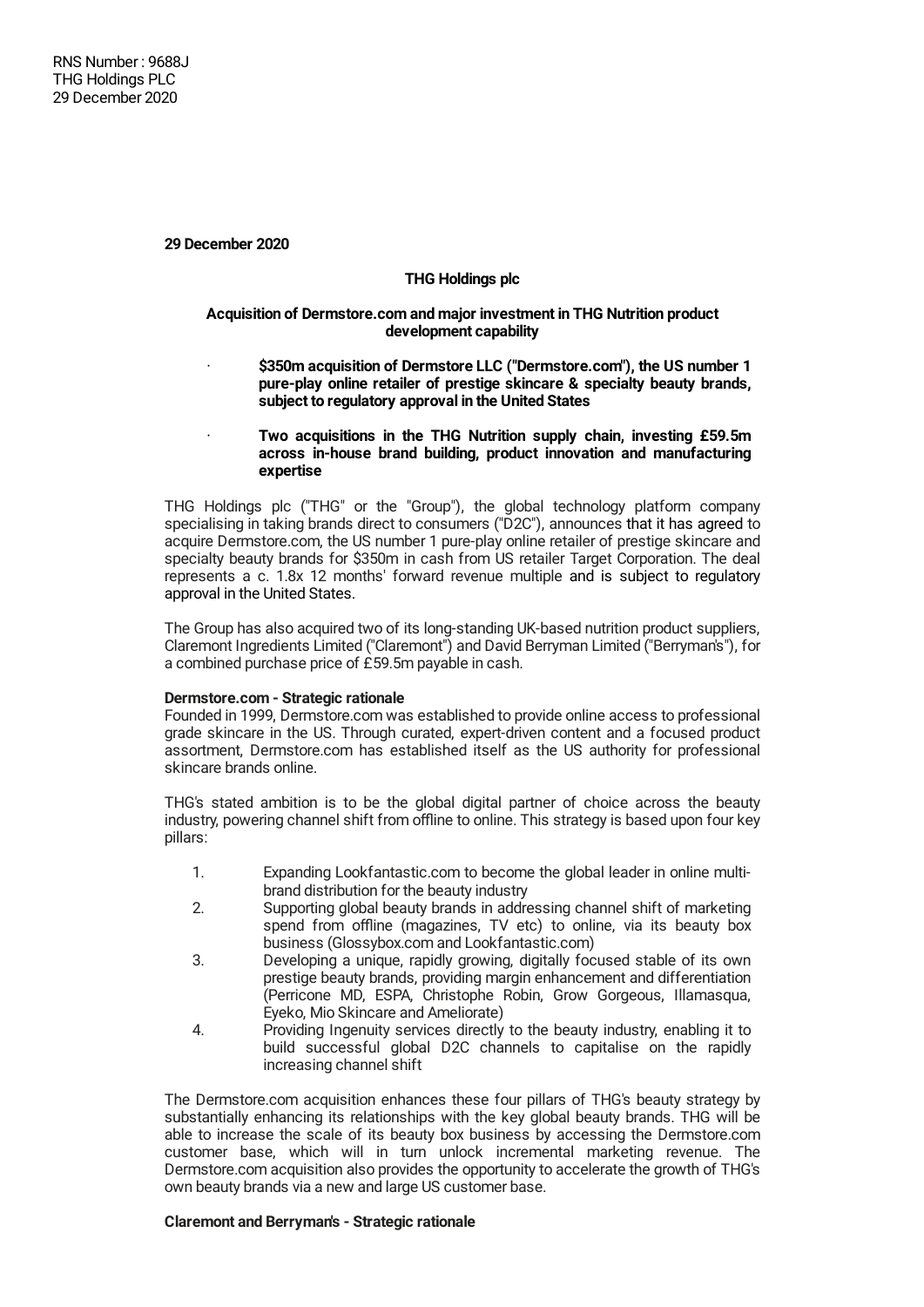Claremont is the UK's leading independent flavour manufacturing and development laboratory for sports nutrition and beverages. Berryman's is recognised as one of the UK's foremost fruit-based ingredients specialists, with significant canning and bottling capabilities. Both Claremont and Berryman's are BRC AA Grade accredited manufacturers.

THG is committed to investing in and building best-in-class product innovation and manufacturing facilities in support of its THG Nutrition portfolio of global, digital-first brands including Myprotein, Myvegan, Myvitamins, Exante and Command. These acquisitions reflect a continuation of this vertical integration strategy and will transform its speed to market and level of product innovation in its performance nutrition brands.

Both Claremont and Berryman's will continue to generate revenue from third party customers, who will benefit from THG's investment commitment and scale sourcing benefits. The additional facilities will broaden the range of products that the Group can manufacture for its THG Ingenuity clients, providing an opportunity for brands to add THG developed and manufactured nutrition products to their online D2C websites.

#### **Financial impact**

### · **Dermstore.com**

Antitrust clearance is expected to be received in late January 2021. Dermstore.com is therefore expected to contribute for 11 months of THG's 2021 financial year, adding sales of c. \$180m (c. £135m) and adjusted EBITDA of c. \$4m (c. £3m).

Through delivery of planned synergies, management anticipate adjusted EBITDA margins to increase and move in-line with Group adjusted EBITDA margins within 18 to 24 months' post acquisition.

#### · **Claremont & Berryman's**

The acquisitions of Claremont & Berryman's are expected to add sales of c. £15m and adjusted EBITDA of c. £4m in FY 2021.

THG will announce its Q4 trading update on Tuesday 12 January 2021.

Matthew Moulding, Chairman and CEO of THG commented:

*"A key driver behind the decision to list THG on the London Stock Exchange just over three months ago was to enable the Group to make major global investments, such as Dermstore.com. Accessing capital through a London listing has enabled us to accelerate our growth plans and build out a global leadership position within the exciting beauty industry. We are delighted to welcome Dermstore.com into our growing portfolio of online beauty assets.*

*"We are also pleased to announce the acquisitions of Claremont and Berryman's. These two businesses are highly complementary, with Berryman's accelerating our capabilities in drinks range development for the individual brands within THG Nutrition. Claremont will play a key role in developing flavours tailored to local tastes across the globe. Together these acquisitions will enable THG to significantly accelerate the launch of further product innovation to global markets, while increasing the proportion of THG Nutrition products wholly manufactured in-house."*

## **For further information please contact:**

**Investor enquiries - THG Holdings plc** Kate Grimoldby/Clara Melia **[Investor.Relations@thg.com](mailto:Investor.Relations@thg.com) Media enquiries - Powerscourt - Financial PR adviser** Tel: +44 (0) 20 7250 1446 Victoria Palmer-Moore/Nick Dibden/Lisa Kavanagh [thg@powerscourt-group.com](mailto:thg@powerscourt-group.com)

**THG Holdings plc**

Viki.tahmasebi@thg.com